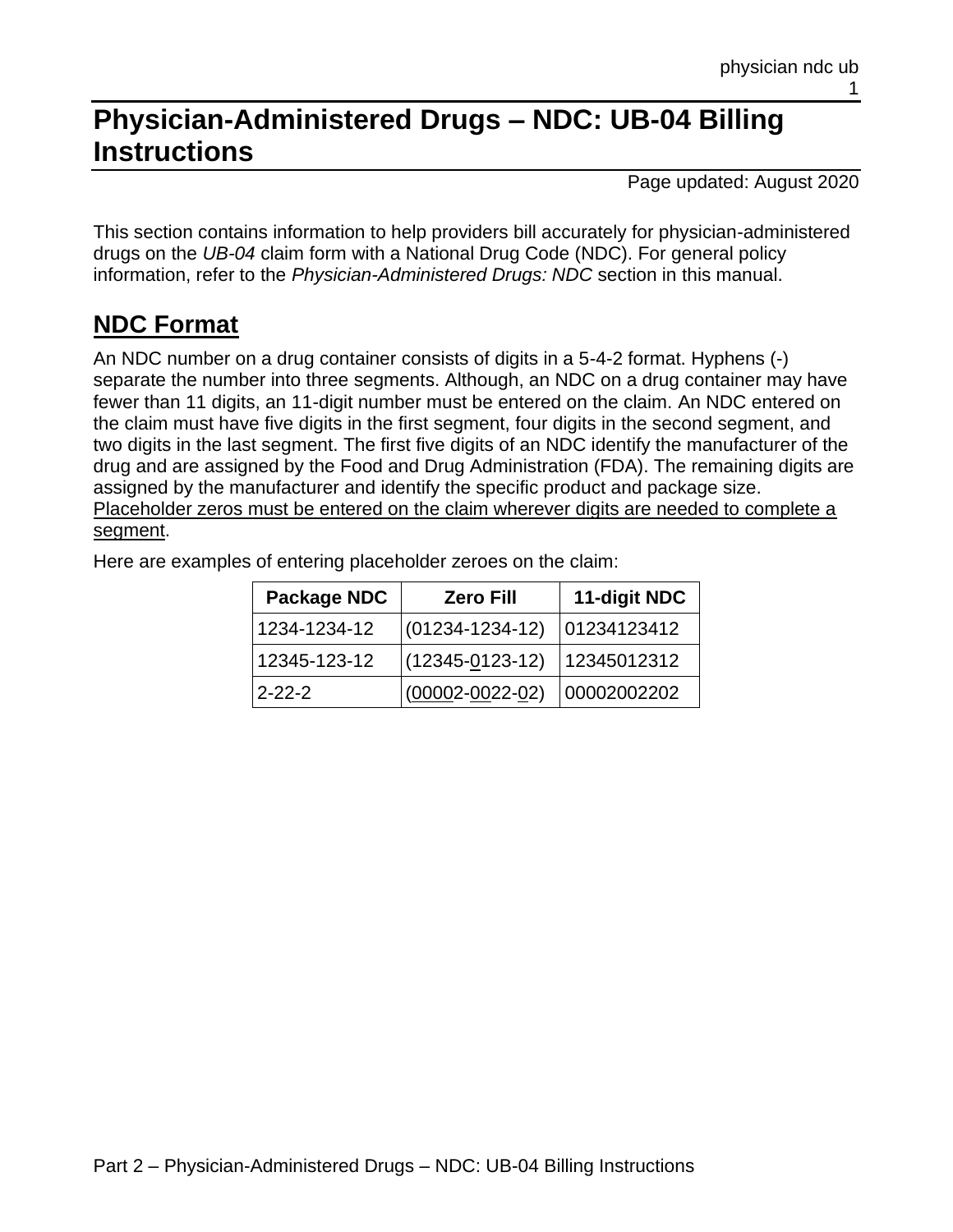## **Entering NDCs on UB-04**

In Box 43, enter the product ID qualifier N4 followed by the 11-digit NDC. Omit spaces and hyphens. Directly following the last digit of the NDC (no space), enter the two-character unit of measure qualifier followed by the numeric quantity. Unit of measure qualifier and numeric quantity are optional. Absence of these two elements will not result in claim denial. Omit the decimal point when entering the number on the claim. Refer to the following example.



**Note:** All other necessary billing information (dates of service, HCPCS codes, modifiers, etc.) is entered on the same claim line.

## **Unit of Measure Qualifier and Quantity**

The unit of measure consists of a two-character unit of measure qualifier followed by the numeric quantity (a nine-digit number) administered to the patient. The nine digits consist of six digits for the whole number, followed by three decimal places. Valid unit of measure qualifiers are as follows:

|           | <b>Qualifier   Unit of Measure</b> |  |
|-----------|------------------------------------|--|
| IF2       | <b>International Unit</b>          |  |
| <b>GR</b> | Gram                               |  |
| ML        | Milliliter                         |  |
| UN        | Unit                               |  |

**Note**: The unit of measure qualifier and numeric quantity are optional. Absence of these two elements will not result in claim denial.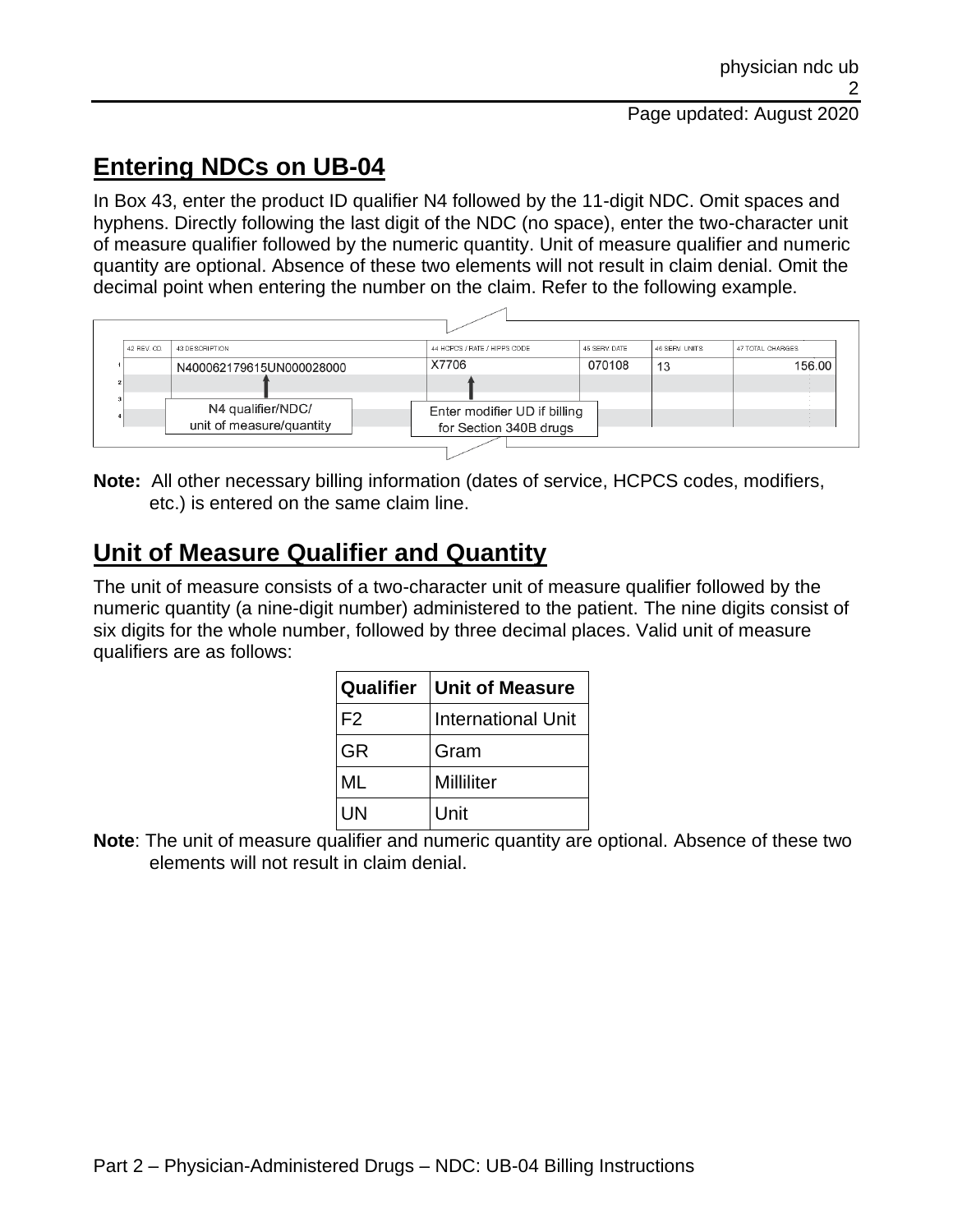## **Quantity Reporting**

It is sometimes necessary for providers to bill multiple NDCs for a single drug. For example, when two different strengths of the same drug are needed in order to administer the appropriate dose, or when multiple vials of the same drug are used to administer the appropriate dose, and the vials are from different manufacturers. When more than one NDC is needed to bill with one HCPCS code, all NDCs must be included on the claim. The quantity for each NDC must be reported separately by repeating the HCPCS code with its corresponding NDC.

## **Section 340B Drugs**

Providers billing for physician-administered drugs subject to the federally established 340B Drug Pricing Program must include the modifier UD in Box 44, following the HCPCS code. Section 340B drugs may be billed on the same claim as non-340B drugs.